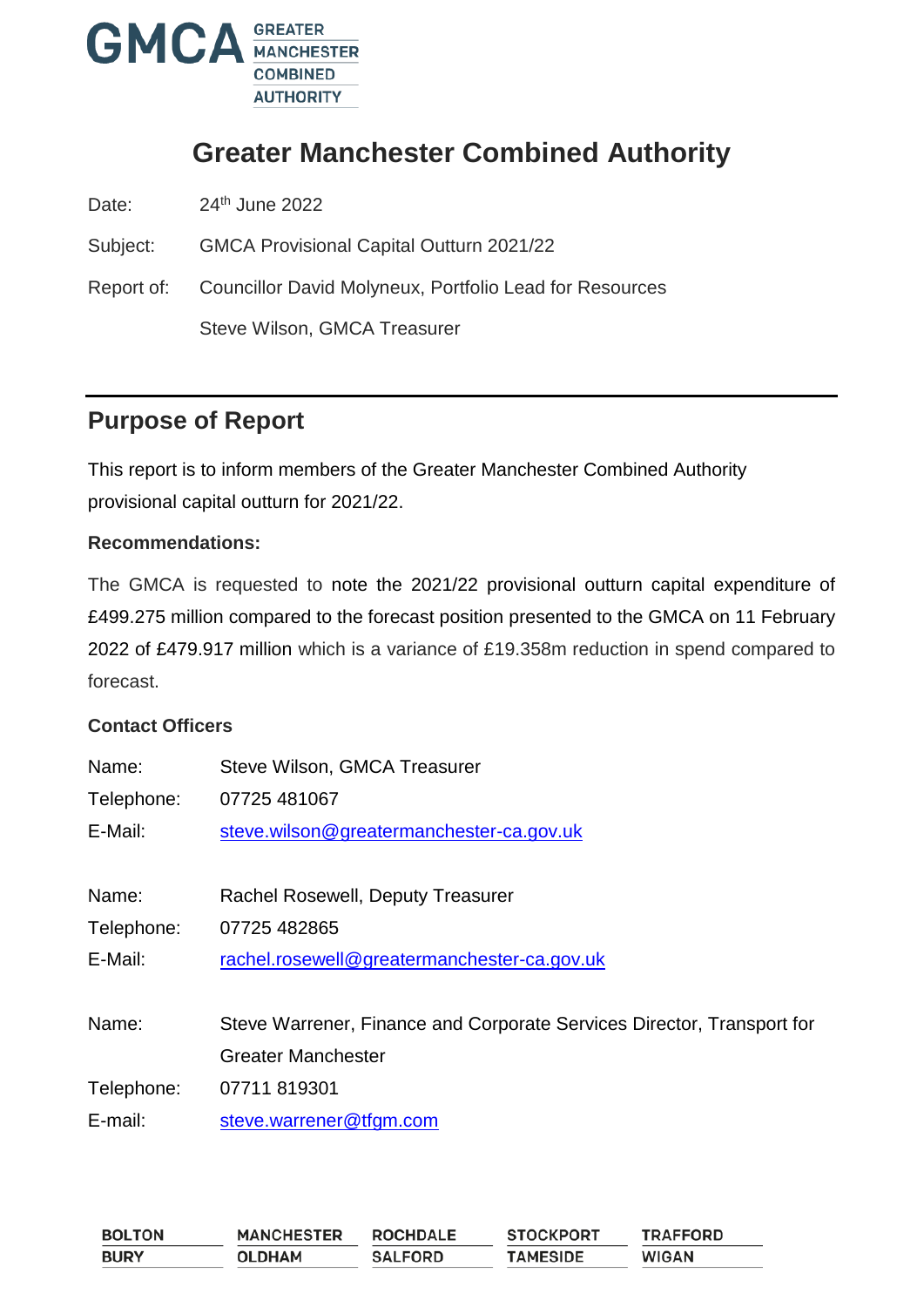## **Equalities Impact, Carbon and Sustainability Assessment:**

No decisions are included in this report.

#### **Risk Management**

An assessment of major budget risks faced by the authority are carried out quarterly as part of the reporting process – there are no specific risks identified with the 2021/22 provisional outturn position.

#### **Legal Considerations**

There are no specific legal implications with regards to the 2021/22 budget update.

#### **Financial Consequences – Revenue**

There are no specific revenue implications contained in this report.

## **Financial Consequences – Capital**

The report sets out the capital expenditure for 2021/22

## **Number of attachments to the report:** 0

## **Comments/recommendations from Overview & Scrutiny Committee**

N/a

## **Background Papers**

GMCA Capital Programme 2020/21 – 2023/24 - 12 February 2021 GMCA Capital Update 2021/22 – Quarter 1 – 10 September 2021 GMCA Capital Update 2021/22 – Quarter 2 – 26 November 2021 GMCA Capital Update 2021/22 – Quarter 3 – 11 February 2022

## **Tracking/ Process**

**Does this report relate to a major strategic decision, as set out in the GMCA Constitution** 

No

#### **Exemption from call in**

Are there any aspects in this report which means it should be considered to be exempt from call in by the relevant Scrutiny Committee on the grounds of urgency?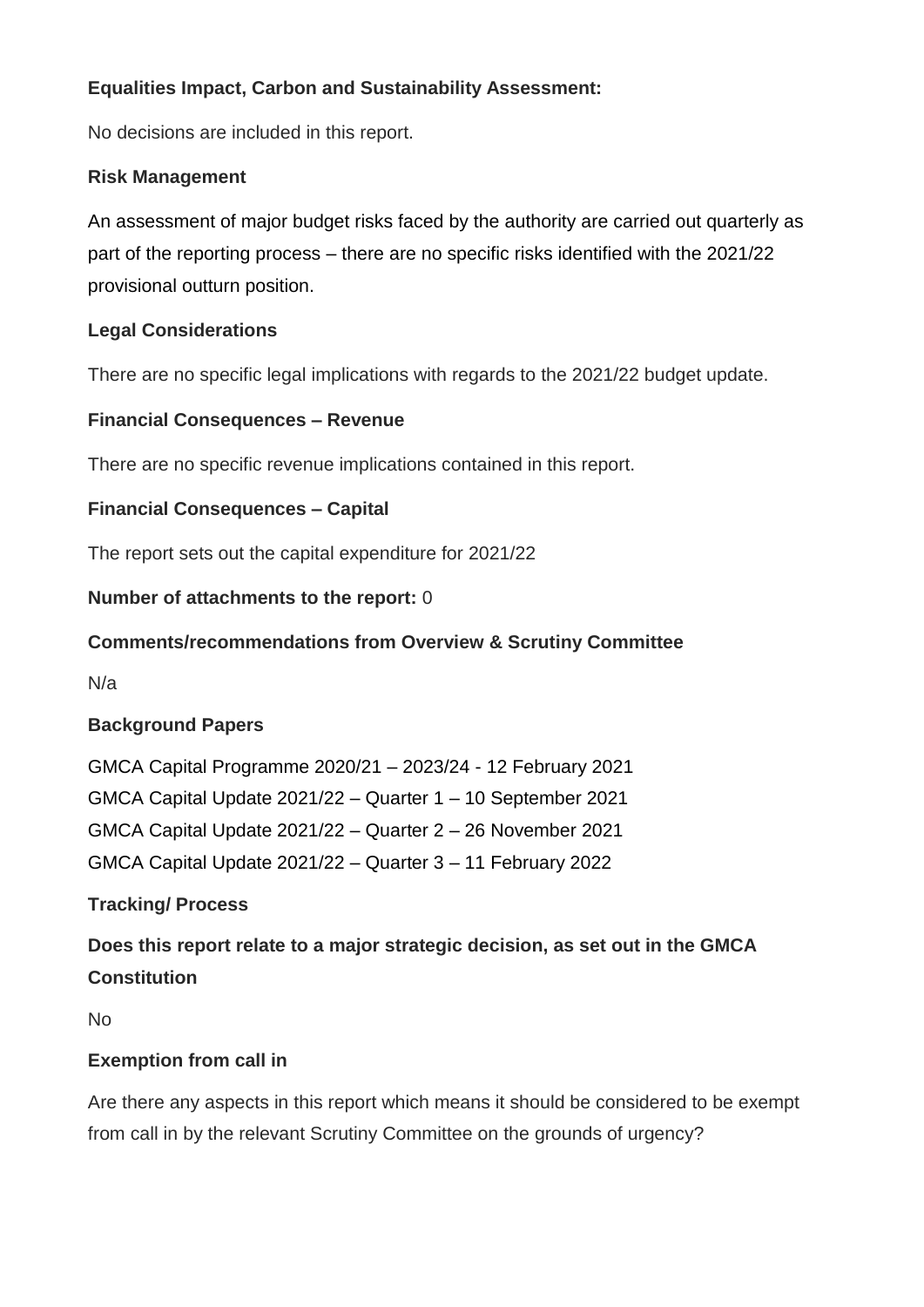No

## **GM Transport Committee**

N/a

## **Overview and Scrutiny Committee**

N/a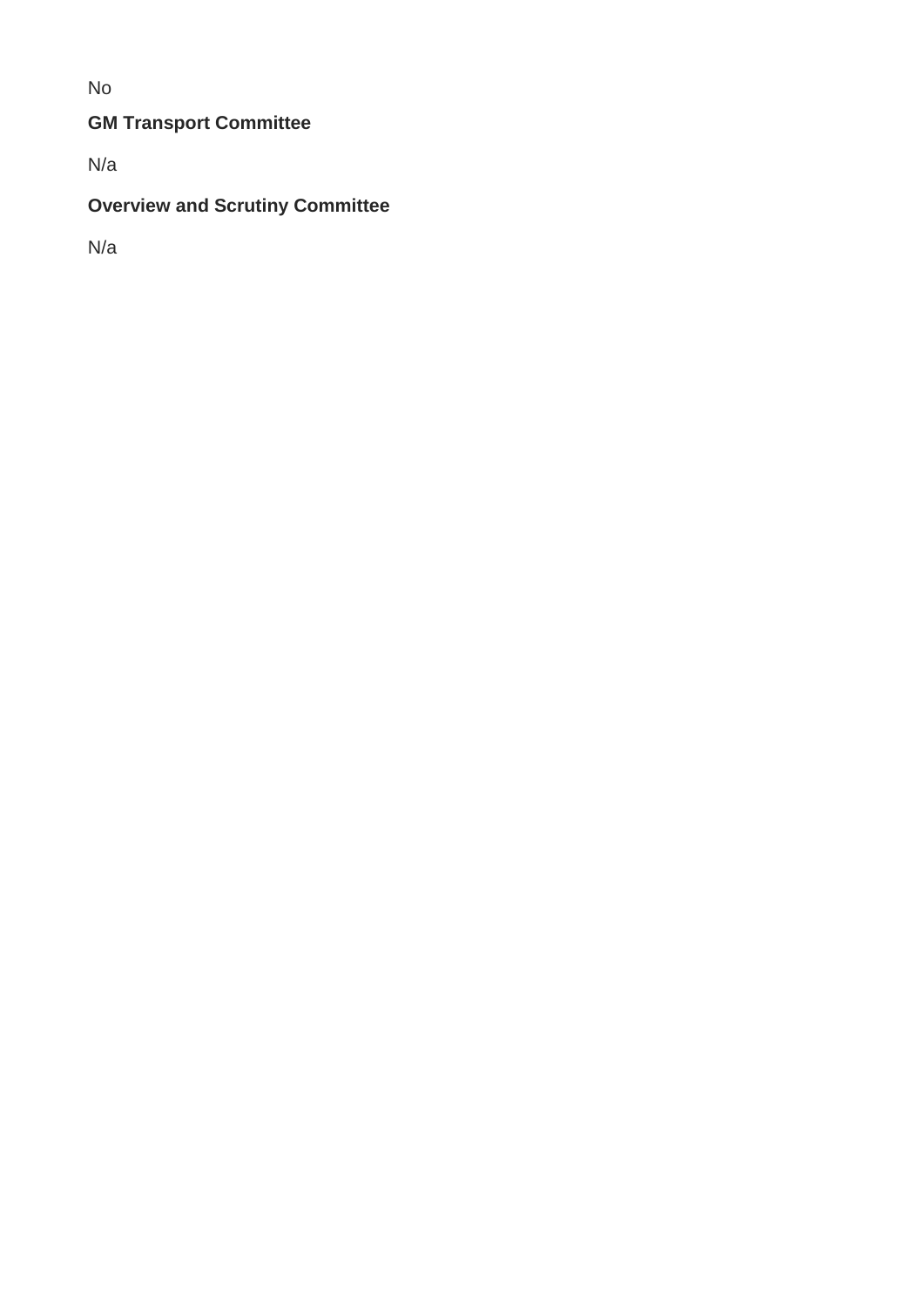## **1. INTRODUCTION AND BACKGROUND**

- 1.1 The Greater Manchester Combined Authority (GMCA) approved the 2021/22 Capital Programme at its meeting on 12 February 2021. Updated forecast outturns were provided on a quarterly basis during 2021/22.
- 1.2 GMCA's capital programme includes Greater Manchester Fire and Rescue Services, Economic Development and Regeneration programmes, Waste & Resources Service and the continuation of the programme of activity currently being delivered by Transport for Greater Manchester (TfGM) and Local Authorities including the following elements:
	- a) The Greater Manchester Transport Fund ('GMTF');
	- b) Metrolink Trafford Park Line Extension;
	- c) Clean Air Schemes including Early Measures Investment Fund (EMIF), Clean Bus Initiatives, Office for Zero emissions Vehicles (OZEV), Electric Vehicles (EV), Taxi, Clean Air Plan (CAP), EV Taxi Infrastructure, Clean Air Zones (CAZ) and Financial Support Schemes (FSS);
	- d) Other capital projects and programmes including Transforming Cities 1 and 2, Active Travel, Cycle City Ambition Grant (CCAG 2), Rail – Access for All, Cycle Safety, and Bus Franchising;
	- e) Transport Growth Deal Major Schemes;
	- f) Minor Works (including schemes funded by Integrated Transport Capital Block and Growth Deal);
	- g) Capital Highways Maintenance, Traffic Signals and Full Fibre;
	- h) Investments including Growing Places, Regional Growth Fund and Housing Investment Fund;
	- i) Economic Development and Regeneration Growth Deal Schemes;
	- j) Fire and Rescue Service Schemes; and
	- k) Waste and Resources Schemes
- 1.3 The actual capital expenditure for 2021/22 was £499.275m compared to forecast for 2021/22 presented to GMCA on 11 February 2022 of £479.917m which is a variance of £19.358m reduction in spend compared to forecast. This is summarised in Appendix A and the major variances are described in this report. The financing of capital expenditure in 2021/22 is provided in section 7.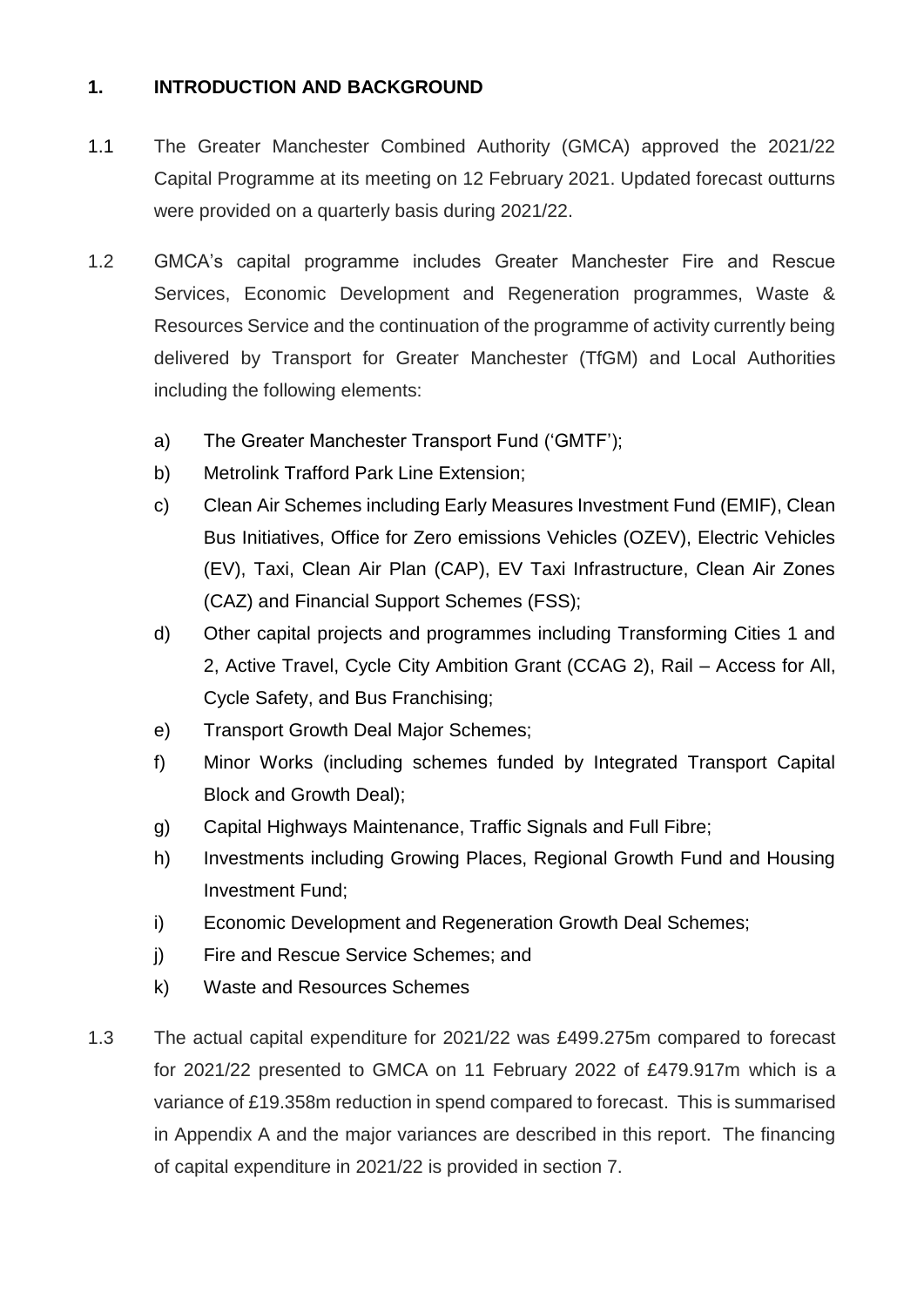1.4 It should be noted that this report is a draft of the expected outcome of the 2021/22 capital outturn position, ahead of the audit of the Statement of Accounts, however it is not anticipated that there will be any material changes to the position presented in this report.

## **2. IMPACT OF COVID-19 AND GLOBAL PRESSURES**

- 2.1 As previously reported, the progression of a significant number of schemes and their associated expenditure profiles has been impacted upon by COVID-19. During 2021/22, these impacts have been compounded by global pressures on construction materials availability and associated pricing, to which the pandemic and other market forces have proved to be contributory factors.
- 2.2 TfGM and Local Authority Delivery Partners are continuing to work with their respective supply chains to keep the impacts of the above matters to a minimum, albeit due to more recent ongoing global events and trends this is becoming an increasing challenge.
- 2.3 Some of these impacts have manifested themselves on the final outturn figures for 2021/22 reported within this update. It is anticipated that these impacts will continue to varying degrees into the future in respect of expenditure within 2022/23.
- 2.4 These impacts are being kept under review and will continue to be reported to the GMCA through future capital programme updates.

## **3. TRANSPORT SCHEMES**

## 3.1 **Greater Manchester Transport Fund (GMTF)**

- 3.1.1 The GMTF programme is funded from a combination of grants from the Department for Transport; a 'top slice' from the Greater Manchester Integrated Transport Block (ITB) LTP funding; and from a combination of borrowings, to be undertaken by GMCA, and partly from local/third party contributions and local resources (including LTP and prudential borrowing).
- 3.1.2 The GMTF was established on the basis that GMCA would repay the borrowings in full by 2045, in part through the application of Metrolink net revenues (being Metrolink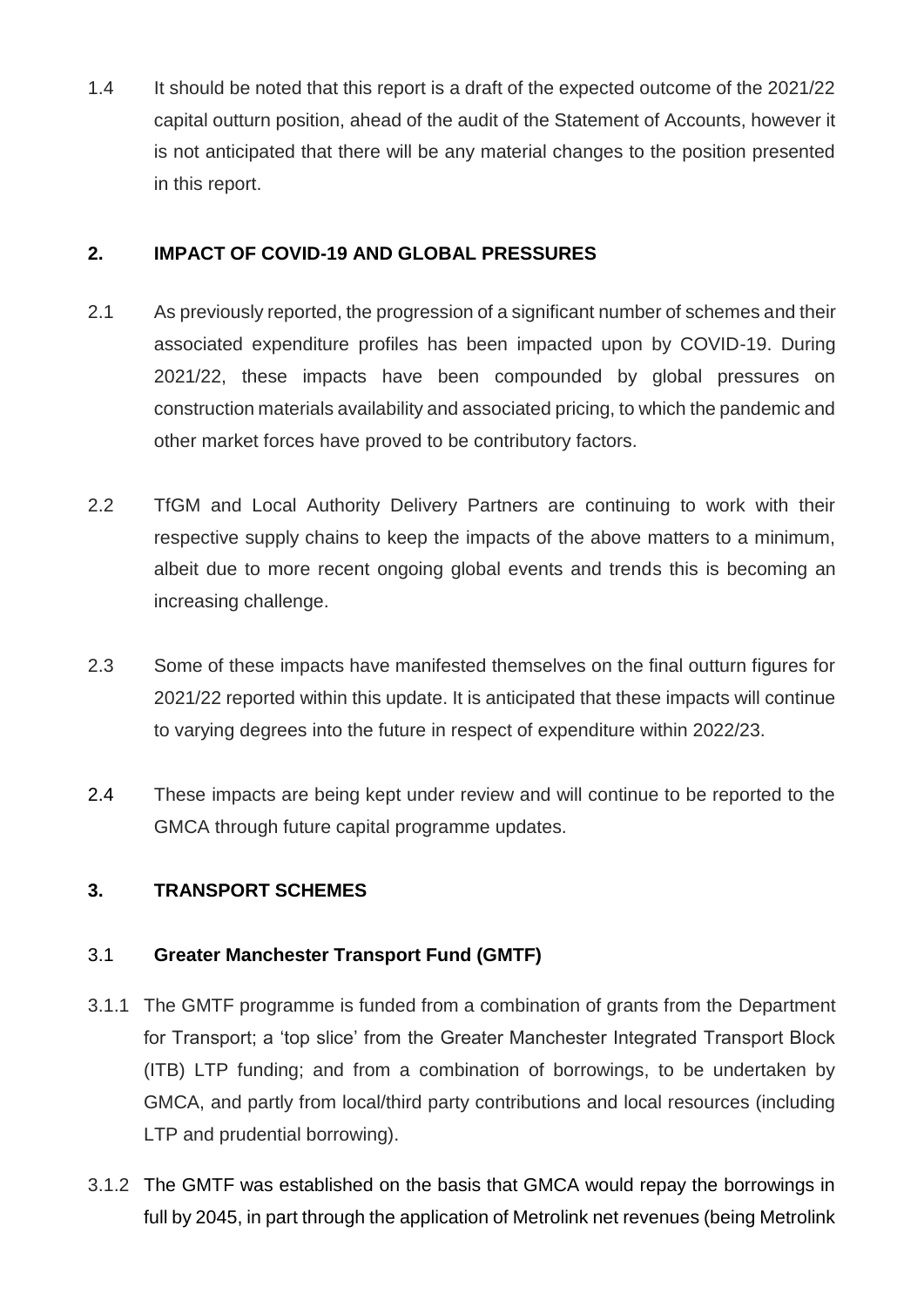revenues, net of operating, maintenance and other related costs); in part by the application of the annual ring-fenced levy contributions, which will be raised by GMCA, under its levying powers and in part from local, third party, revenue contributions.

- 3.1.3 The GMCA and TfGM hold earmarked reserves which are ring-fenced to pay for and manage the risks of delivering their ongoing capital programme. This includes the capital programme reserve which will be utilised as the financing costs (which include both the interest costs and minimum revenue provision with respect to the borrowings, which have been or will be taken out to fund the delivery of the schemes).
- 3.1.4 As reported previously to GMCA, due to the impact of COVID-19, Metrolink has suffered a significant reduction in farebox revenues. Following a period of stability and patronage growth between September and early December 2021, the emergence of the Omicron variant resulted in patronage and farebox revenue reducing again. There has since been a recovery once work from home guidance was lifted, this recent growth is budgeted to continue in 2022/23. The DfT COVID support was sufficient to cover the majority of the operating deficit in 2021/22. Additional funding has now been announced covering the first half of 2022/23, up to 4 October 2022, with Metrolink being allocated £20.5m.

#### 3.2 **Metrolink Programme**

- 3.2.1 The Metrolink Programme includes the close out of certain activities relating to the Phase 3 expansion programme as well as other service and operational improvement works to the network.
- 3.2.2 The total expenditure on these residual works for 2021/22 was £5.877m, compared to the previous forecast of £7.020m. The variance is primarily due to rephasing of some works and associated costs and risk allowances into future years.
- 3.2.3 The total outturn cost is within the total approved budget.

#### 3.3 **Metrolink Renewal and Enhancement Capital Programme**

3.3.1 The Metrolink Renewals and Enhancements programme has historically been funded by prudential borrowings, with repayments being made from Metrolink net revenues. However, because of COVID-19 and the associated impact on Metrolink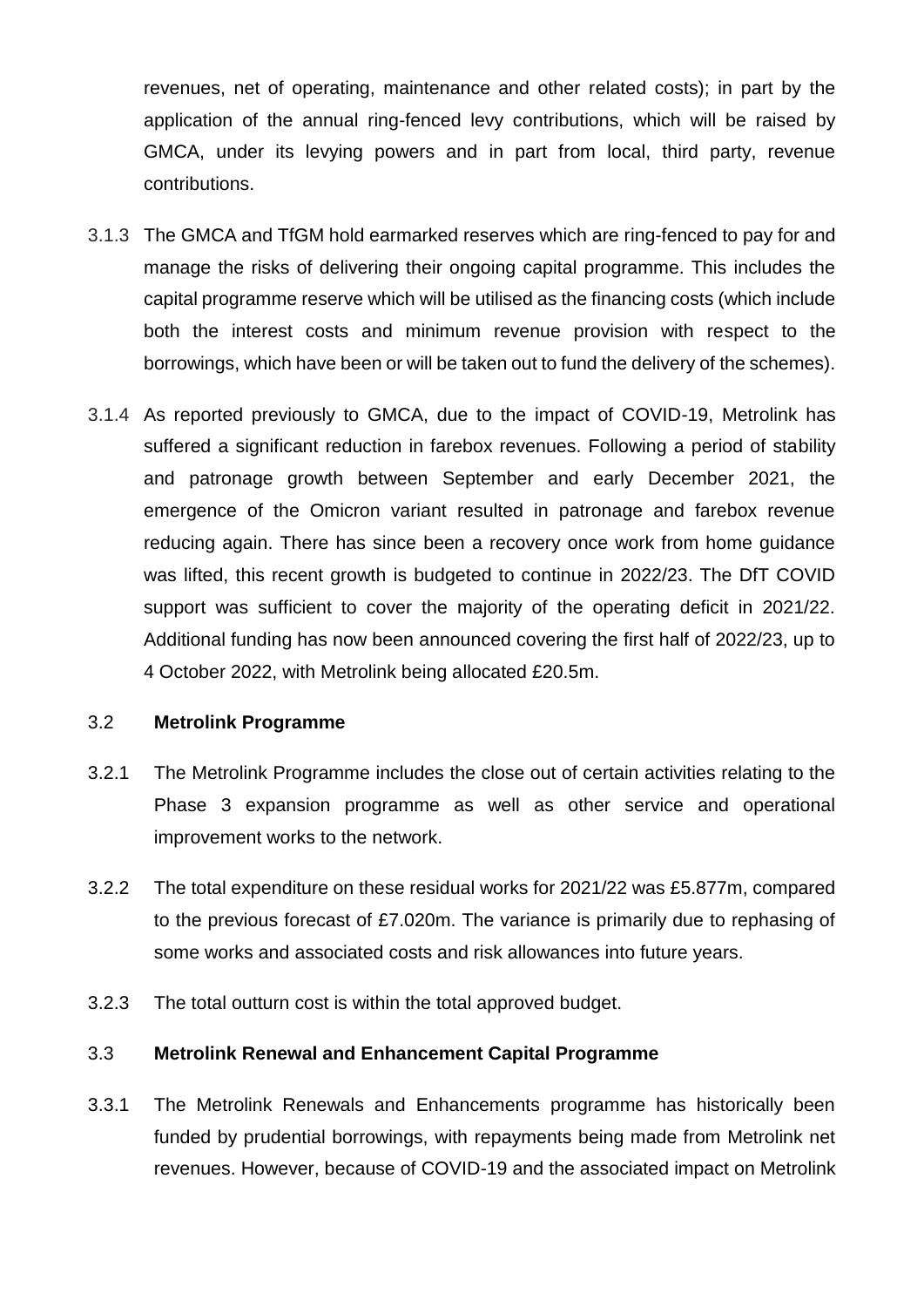revenues referred to at 3.1.4 above, the programme has been reprioritised, with only works that are either safety or operationally critical currently being delivered.

- 3.3.2 The total expenditure for 2021/22 was £10.938m, compared to the previous forecast of £9.257m. This variance of £1.681m is due to earlier conclusion of the procurement and the subsequent contract award for track renewals.
- 3.3.3 The total outturn cost is within the total approved budget.

## **3.4 Park and Ride**

- 3.4.1 The total expenditure in 2021/22 was £21k and in line with the previous forecast.
- 3.4.2 The total outturn cost is within the total approved budget.

## **3.5 Bus Priority Programme**

- 3.5.1 The total expenditure in 2021/22 was £190k and in line with the previous forecast.
- 3.5.2 The total outturn cost is within the total approved budget.

#### **3.6 Interchanges**

- 3.6.1 The total expenditure in 2021/22 was a credit of £136k compared to a previously forecast expenditure of £62k. The variance is due to the conclusion of final account negotiations on certain works.
- 3.6.2 The total outturn cost is within the total approved budget.

## **3.7 A6 to Manchester Airport Relief Road (A6MARR)**

- 3.7.1 Stockport Council are responsible for the delivery of the A6MARR, resulting in the expenditure largely comprising grant payments to Stockport MBC.
- 3.7.2 The total expenditure in 2021/22 was £2.5m, compared to the previous forecast of £3.732m. The variance is predominately due to the phasing of costs relating to land acquisitions into future years.
- 3.7.3 The total outturn cost is within the total approved budget

## **3.8 Metrolink Trafford Extension**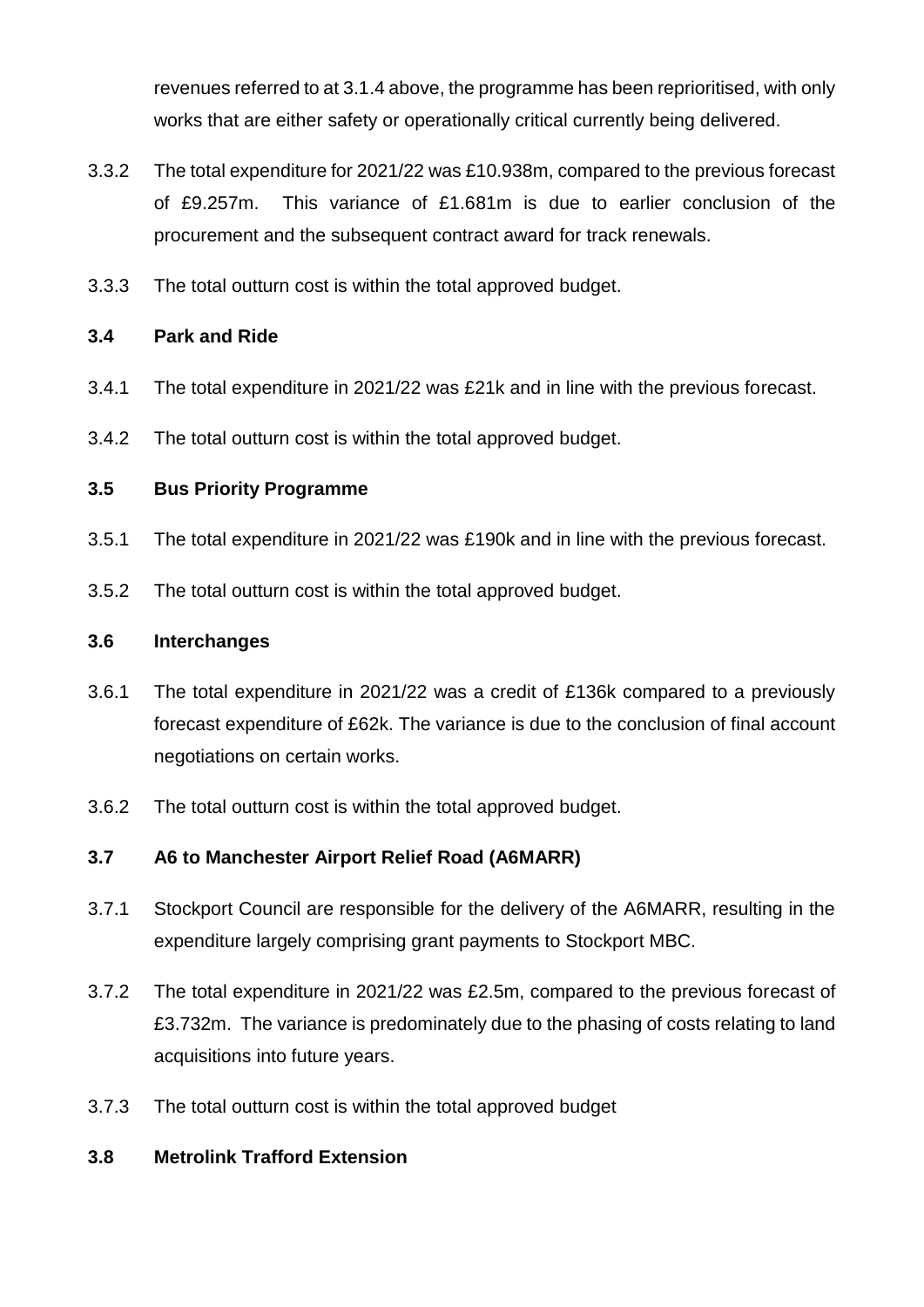- 3.8.1 The total expenditure in 2021/22 was £0.988m compared to the previous forecast of £0.710m. The variance is predominately due the earlier than forecast completion of several land transactions.
- 3.8.2 The total outturn cost is within the total approved budget.

## **3.9 Transforming Cities Fund – First Allocation (TCF)**

- 3.9.1 This programme includes:
	- Metrolink Additional Capacity; and
	- Cycling and Walking Mayoral Challenge Fund (MCF)
- 3.9.2 The Metrolink Additional Capacity programme includes the purchase of 27 additional trams and additional supporting infrastructure. The total expenditure for 2021/22 was £13.088m, compared to the previous forecast of £16.856m. The variance is primarily due to the rephasing of risk allowances into future years. In total 15 trams were accepted into service during 2021/22.
- 3.9.3 The Cycling and Walking Challenge Fund total 2021/22 capital expenditure was £40.602m, which was in line with the previous forecast. The Cycle and Walking Challenge Fund programme comprises 87 identified scheme interventions, across 11 scheme promoters within Greater Manchester.
- 3.9.4 Total forecast outturn costs are within the total approved budgets.

#### **3.10 Transforming Cities Fund – Second Allocation (TCF2)**

- 3.10.1 The total expenditure in 2021/22 was £1.017m which was in line with forecast.
- 3.10.2 The total outturn cost is within the total approved budget.

#### **3.11 Active Travel Fund (ATF)**

- 3.11.1 The Active Travel Fund (ATF) programme comprises 21 cycling and walking infrastructure schemes located on the public highway, which are to be delivered by the 10 Greater Manchester Authorities. The total expenditure in 2021/22 is £1.842m, compared to a previous forecast of £2.461m. The variance is due to rephasing of expenditure on some schemes from 2021/22 into 2022/23.
- 3.11.2 The total outturn costs are within the total approved budget.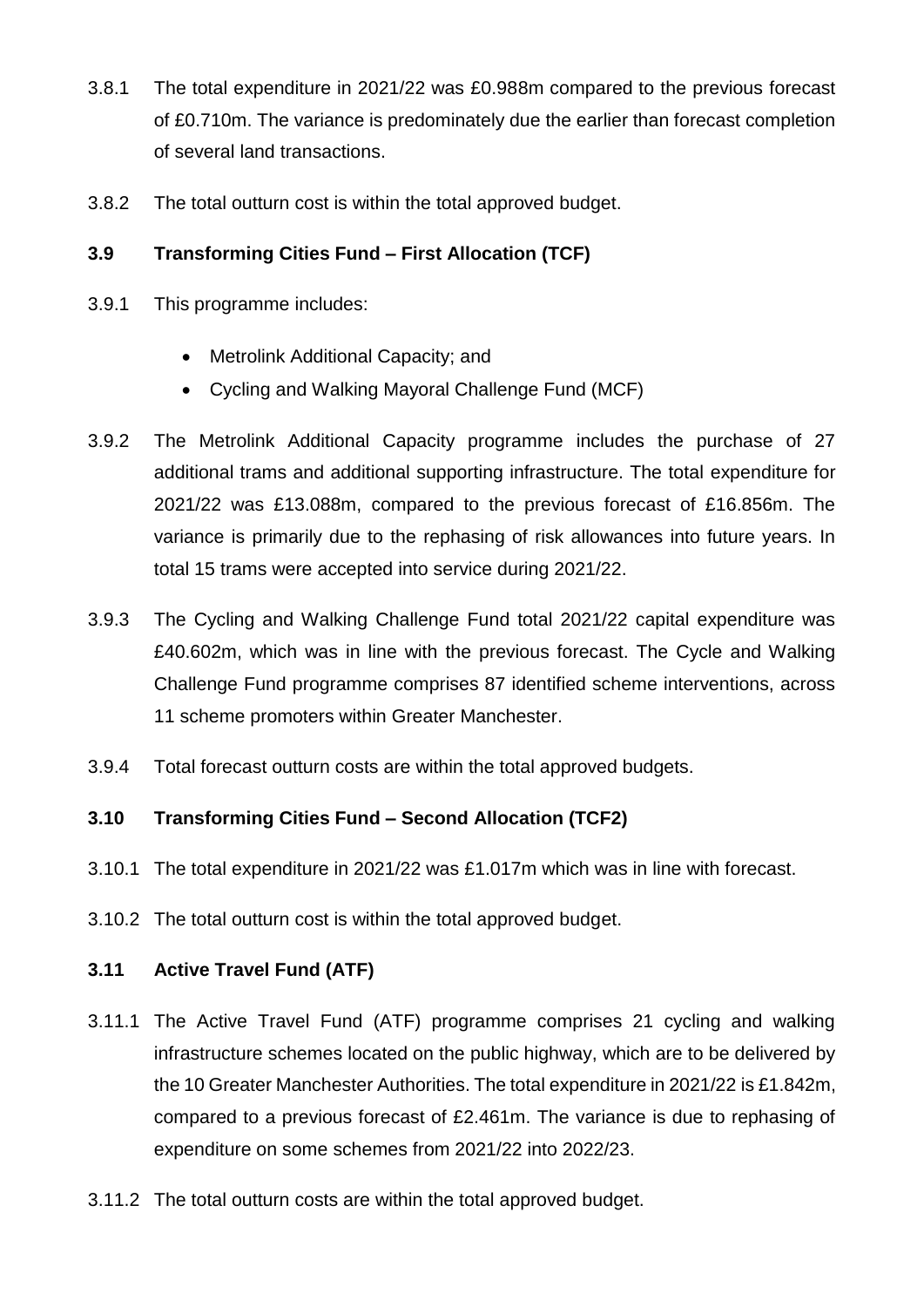#### **3.12 Clear Air Programme**

- 3.12.1 The Clean Bus Fund and Clean Bus Technology Fund expenditure in 2021/22 was £7.482m, compared to a previous forecast of £8.653m. The variance is due to some bus retrofit works now being rephased from 2021/22 into 2022/23.
- 3.12.2 The OZEV and CAP EV Taxi Infrastructure Project expenditure in 2021/22 was £2.109m, compared to a previous forecast of £2.530m. The variance is due to rephasing of utilities work into next financial year.
- 3.12.3 The total expenditure in 2021/22 for implementation of the GM Clean Air Zone (CAZ) was £12.127m compared to previous forecast of £18.137m. The variance is due to the Government revoking the direction to implement the Clean Air Zone and giving Greater Manchester until 1 July 2022 to present a new plan to achieve compliance with legal air quality standards in the shortest time possible and by 2026 at the latest. All non-committed capital expenditure across CAZ has been paused.
- 3.12.4 The total expenditure in 2021/22 for the Clean Air Financial Support Scheme (FSS) was £3.344m, which is line with the previous forecast.
- 3.12.5 The total expenditure in 2021/22 for the Joint Air Quality Unit (JAQU) Early Measures Investment Funding (EMIF) was £332k, which is in line with the previous forecast.
- 3.12.6 The total outturn costs are within the total approved budget for all projects.

#### **3.13 Other Capital Schemes and Programmes**

- 3.13.1 The other capital schemes and programmes include:
	- Cycle City Ambition Grant 2 (CCAG 2); and
	- Rail Access for All
- 3.13.2 The total expenditure for CCAG 2 for 2021/22 was £1.625m compared to the previous forecast of £1.732m. The variance is primarily due to the rephasing of monitoring and evaluation activities into next financial year.
- 3.13.3 The Greater Manchester Rail Access for All Programme has £6.7 million of funding, awarded by the Department for Transport (DfT) to Network Rail. The Access for All Programme total expenditure in 2021/22 was £463k, compared to a forecast of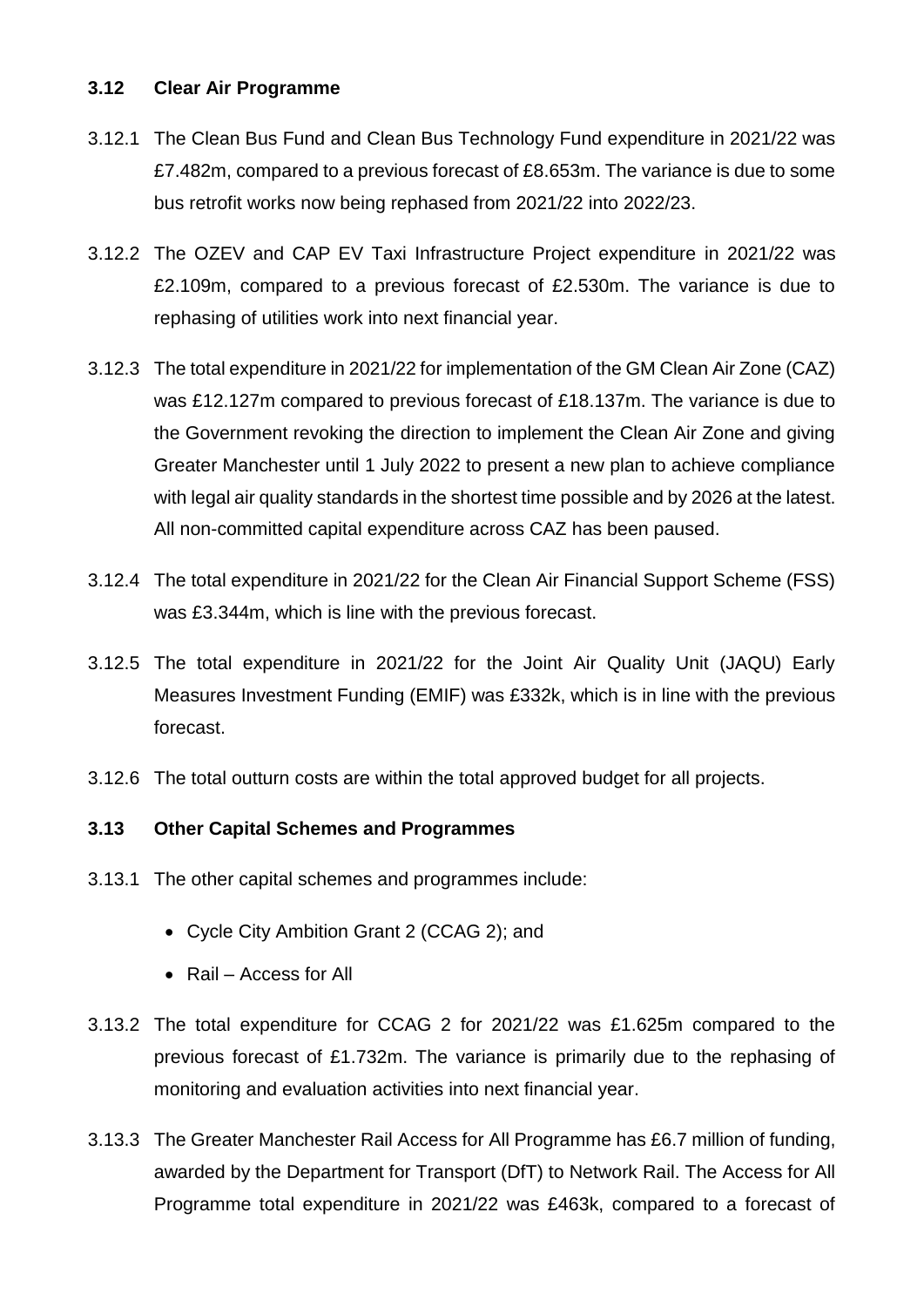£0.624m. The variance is due to the rephasing of part of the programme into next financial year, in part due to the impact of Covid and global pressures noted in section 2 above.

3.13.4 The total forecast outturn costs are within the total approved budget for these programmes.

#### **3.14 Bus Franchising**

- 3.14.1 The total expenditure for bus franchising related capital expenditure for 2021/22 is £5.223m, compared to a previous forecast of £6.423m. The variance is due to the rephasing of certain expenditure from 2021/22 into 2022/23 as a result of awaiting the outcome of the judicial review.
- 3.14.2 The total forecast outturn costs are within the total approved budget for the project.

## **3.15 Transport Local Growth Deal 1 Majors Schemes and 3 (Major and Minor Schemes)**

- 3.15.1 The Transport Local Growth Deal 1 & 3 Majors Programme consists of 15 major schemes (excluding Stockport Town Centre Access Plan (TCAP)) which are being delivered by TfGM and the Local Authorities. The total 2021/22 expenditure is £28.044m, compared to a previous forecast of £26.440m. The variance is predominantly due to construction activities on Stockport Interchange having commenced ahead of the original schedule.
- 3.15.2 The Local Growth Deal 3 Minor Works schemes are being delivered by TfGM and the Local Authorities. The total expenditure in 2021/22 is £2.287m, in line with the previous forecast.
- 3.15.3 Total forecast outturn costs are within the total approved budgets.

#### **3.16 Minor Works**

- 3.16.1 The 2021/22 total expenditure for these schemes was £5.134m compared to the previous forecast of £6.642m. The variance is due to the rephasing of works across various schemes from 2021/22 into 2022/23.
- 3.16.2 Total forecast outturn costs are within the total approved budgets.

#### **3.17 Traffic Signals**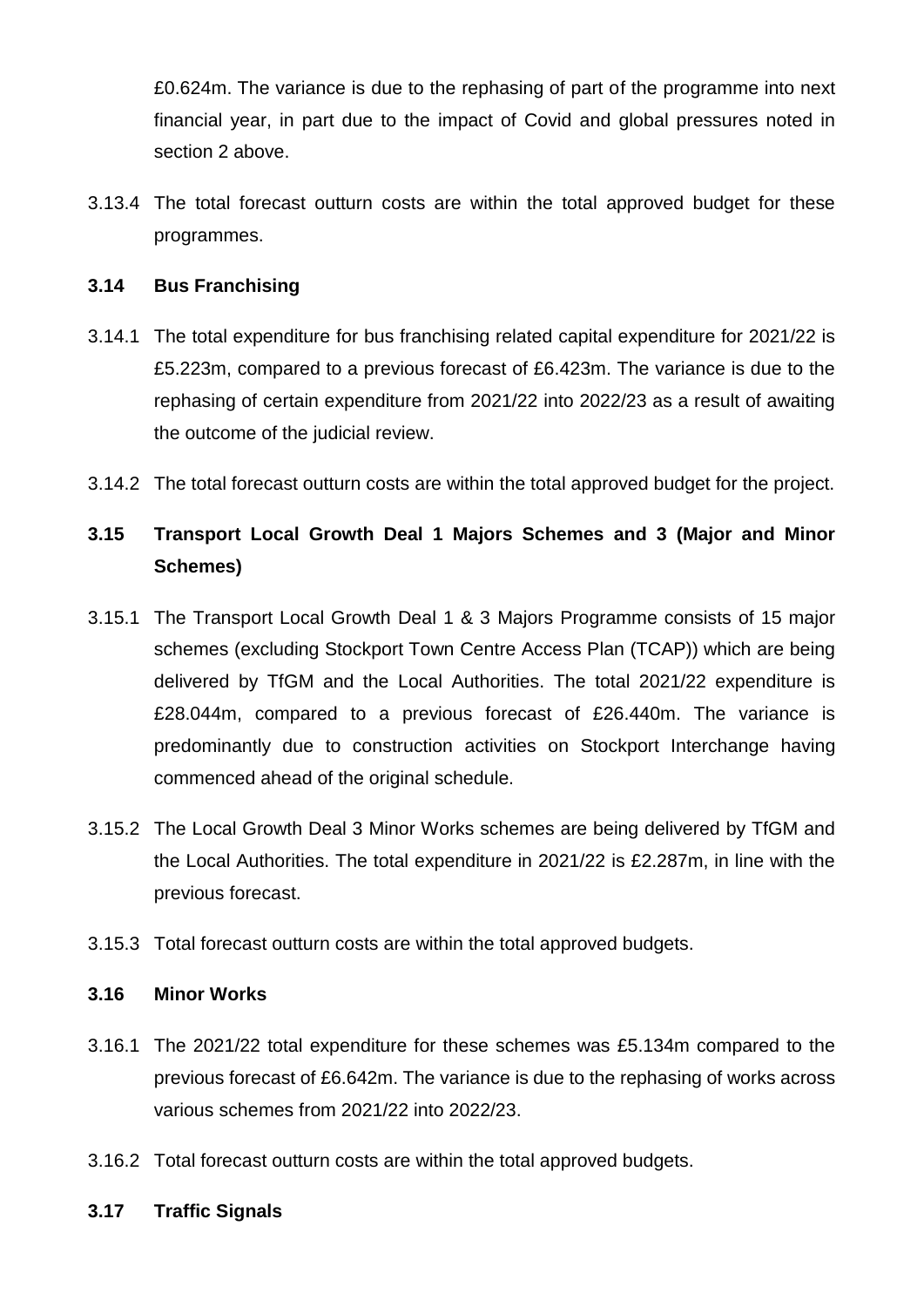3.17.1 The 2021/22 total expenditure was £2.230m compared to budget of £2.500m. All traffic signals are externally funded and the annual amount will fluctuate dependant on the level of new installations and developments.

#### **3.18 Highways Maintenance and Pot Hole**

3.18.1 Government grant funding is received and a proportion is distributed to constituent local authorities. For 2021/22 expenditure of £47.164m has been incurred.

## 3.19 **Full Fibre Network**

3.19.1 The 2021/22 expenditure was £12.313m compared to forecast at Quarter 3 of £11.2m. The government grant funding for the programme is now fully spent and remaining spend in 2022/23 will be from within GMCA budget.

## **4. ECONOMIC DEVELOPMENT AND REGENERATION FUNCTIONS**

## 4.1 **Regional Growth Funding / Growing Places**

The RGF of £65m was secured by GM through two rounds of bidding in 2012/13 and 2013/14. The RGF has supported eligible projects and programmes raising private sector investment to create economic growth and employment. The spend for 2021/22 is £8.295m.

The Growing Places Fund originally secured by GM in 2012/13 totalled £34.5m of capital grant funding which is being used to provide up front capital investment in schemes. The spend for 2021/22 is £10.250m.

## 4.2 **Housing Investment Fund**

The Greater Manchester Housing Investment Fund has been designed to accelerate and unlock housing schemes. It will help build the new homes to support the growth ambitions across Greater Manchester. To facilitate this DLUHC provided a £300m loan to provide the up-front funding and loans are approved by GMCA. Drawdowns for projects are subject to change once specific loans and timings are approved. Spend in 2021/22 was £139.412m.

## 4.3 **Skills Capital**

Spend for 2021/22 of £3.445m was slightly below previous forecast of £4.596m.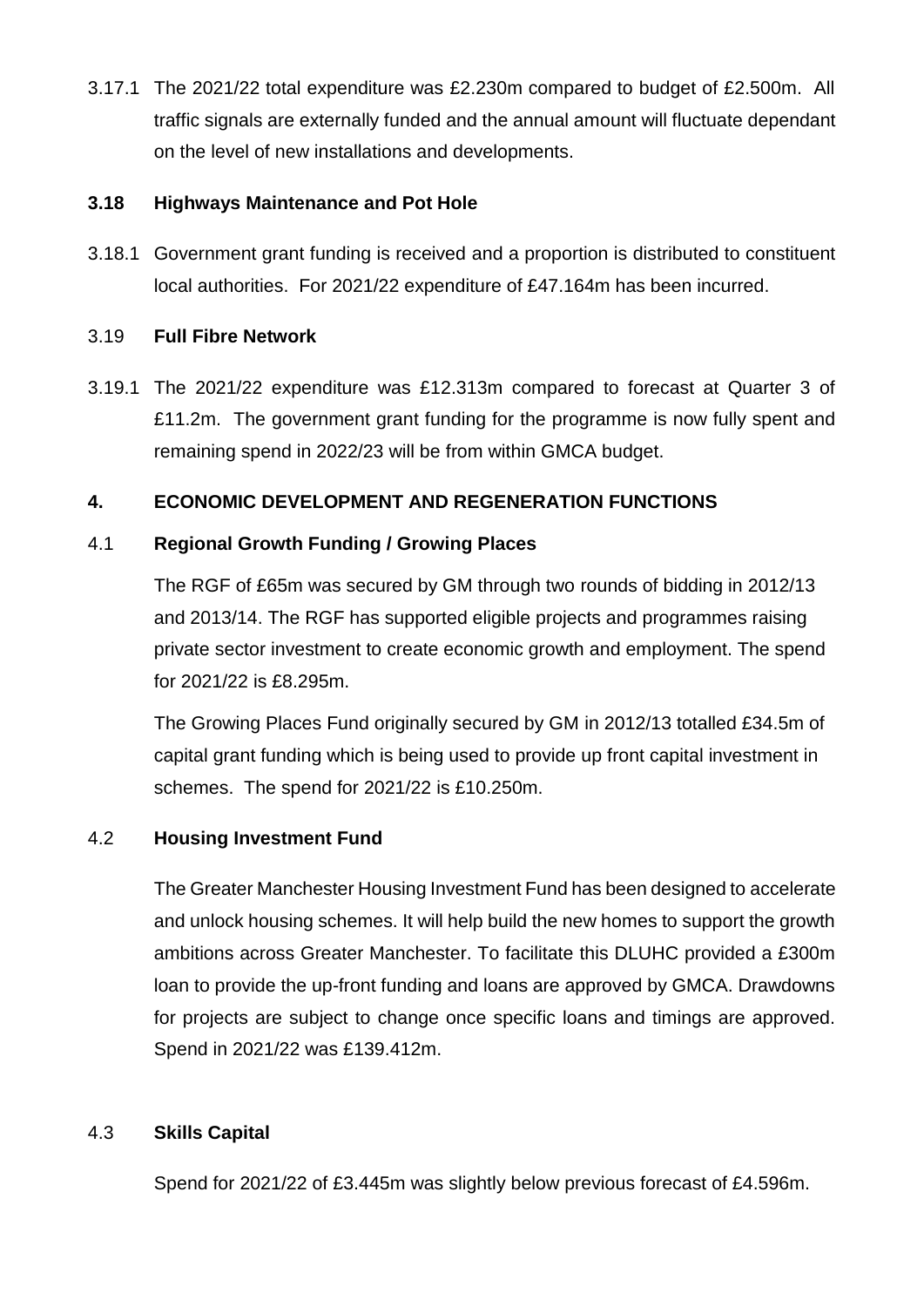#### 4.4 **Life Sciences Fund**

The GM&C Life Sciences Fund is a seed and early stage venture capital fund targeting life sciences businesses located in the Greater Manchester and Cheshire & Warrington region. Spend for 2021/22 of £0.749m was slightly below previous estimate

#### 4.5 **Getting Building Fund**

The full grant for Getting Building fund of £34.6m has been expended during 2021/22 as planned.

#### 4.6 **Brownfield Land Fund**

Spend against the grant for 2021/22 is £39.780m is slightly higher than previous forecast due to timing of approvals.

#### 4.7 **Affordable Homes**

Programme to bring empty homes back in to use. Expenditure in 2021/22 is £88k dependent on number of units completed and funding for each is received from Homes England.

#### 4.8 **Public Sector Decarbonisation Scheme**

The Public Sector Decarbonisation Scheme (PSDS) grant via Salix is to half carbon emissions from the Public Estate by 2032, through the deployment of energy efficiency and heating measures, excluding gas powered boilers and Combined Heat and Power (CHP).

Expenditure to end of 2021/22 was £35.257m. The scheme has been extended to June 2022 and remaining grant funding is forecast to be expended during this period.

#### 4.9 **Homelessness Rough Sleeper Programme**

The phase one grant of £1.335m has been fully expended in 2021/22.

#### 4.10 **Green Homes Grant**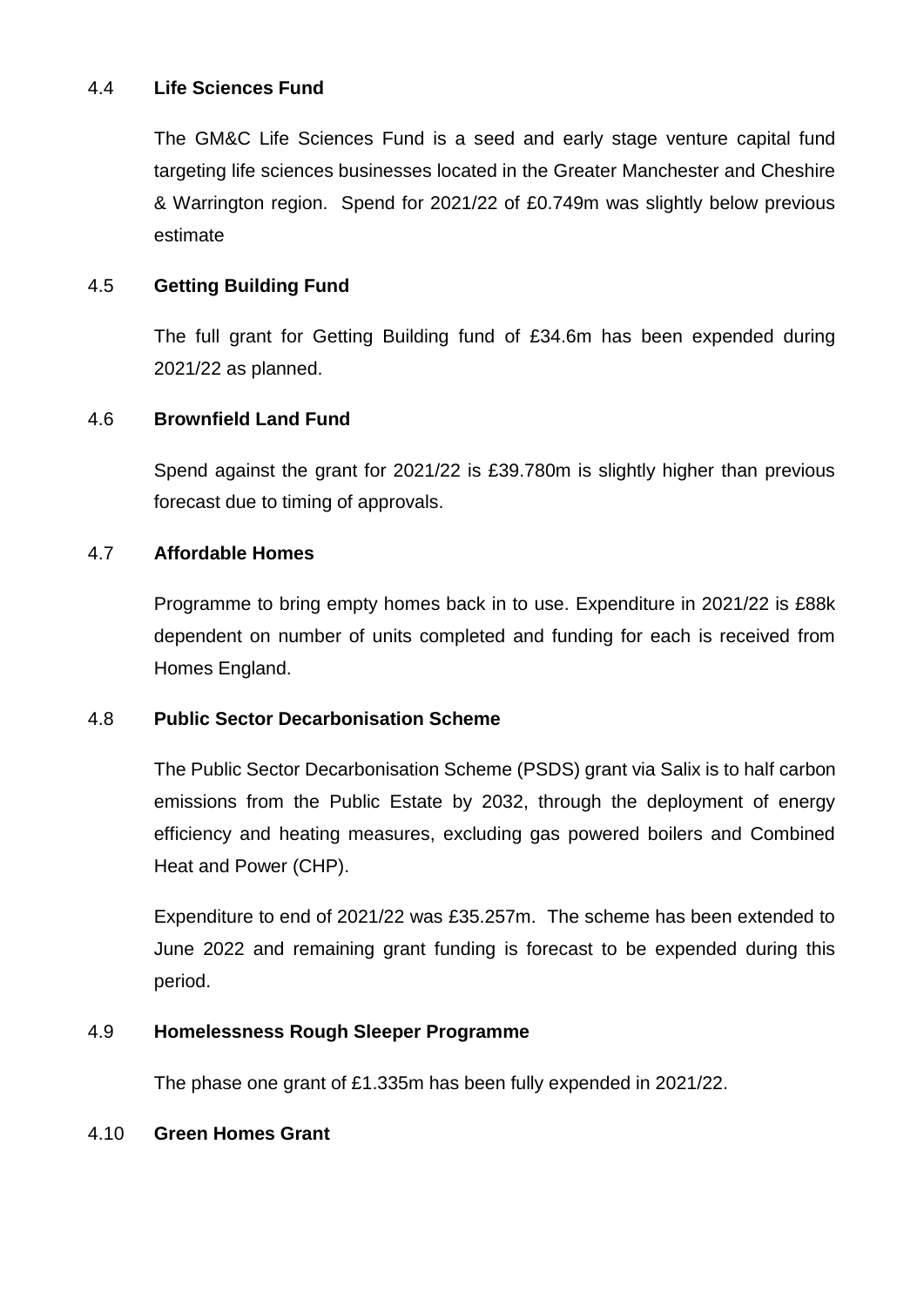The Green Homes grants are provided by central government to support domestic retrofit projects. Spend on Phase 1a in 2021/22 of £1.939m is below forecast with final spend due by end of June 2022.

#### **5. FIRE AND RESCUE SERVICE**

- 5.1 The 2021/22 budget for GM Fire and Rescue Service (GMFRS) in February 2022 was approved at £11.186m. The draft capital outturn position at March 2022 is an expenditure of £6.861m, a variance of £4.326m relating the following areas:
- 5.2 Estates underspend of £889k is mainly in relation to the profile of works at Bury TSC (£0.752m), the remaining budget has been slipped to 2022/23 when the spend will be incurred. The other variances are mainly due to spend being transferred to revenue where it does not comply with capital deminimus thresholds, mainly against Minor Works and Asset Strategy Group budgets.
- 5.3 Separate budgets are currently in the programme for Minor Works and Asset Strategy Group. Budget Management Group are asked to approve the merger of the two budgets into one line of the Estates Capital Programme.
- 5.4 The slippage of £1.717m against Transport is in relation to Aerial Appliances which was being held within the budget until the outcome of decisions around the Scorpion and lead times of vehicles on order were established.
- 5.5 During the first quarter of 2022/23, the Head of Finance and the Fleet Manager will work together to review and revise the replacement programme for A Fleet, B Fleet and other vehicles which will enable the profiling of the capital programme to be reflective of expectations and assumptions.
- 5.6 The main variance against ICT Capital Programme is in relation to the Local Full Fibre Network (LFFN) budget. The assumption during 2021/22 was that the funding would be required in full within the year. A decision has now been taken to utilise the Transport funding in the first instance and once the funding is exhausted, the call will then be on the Fire funding, therefore, the budget has been moved into 2022/23.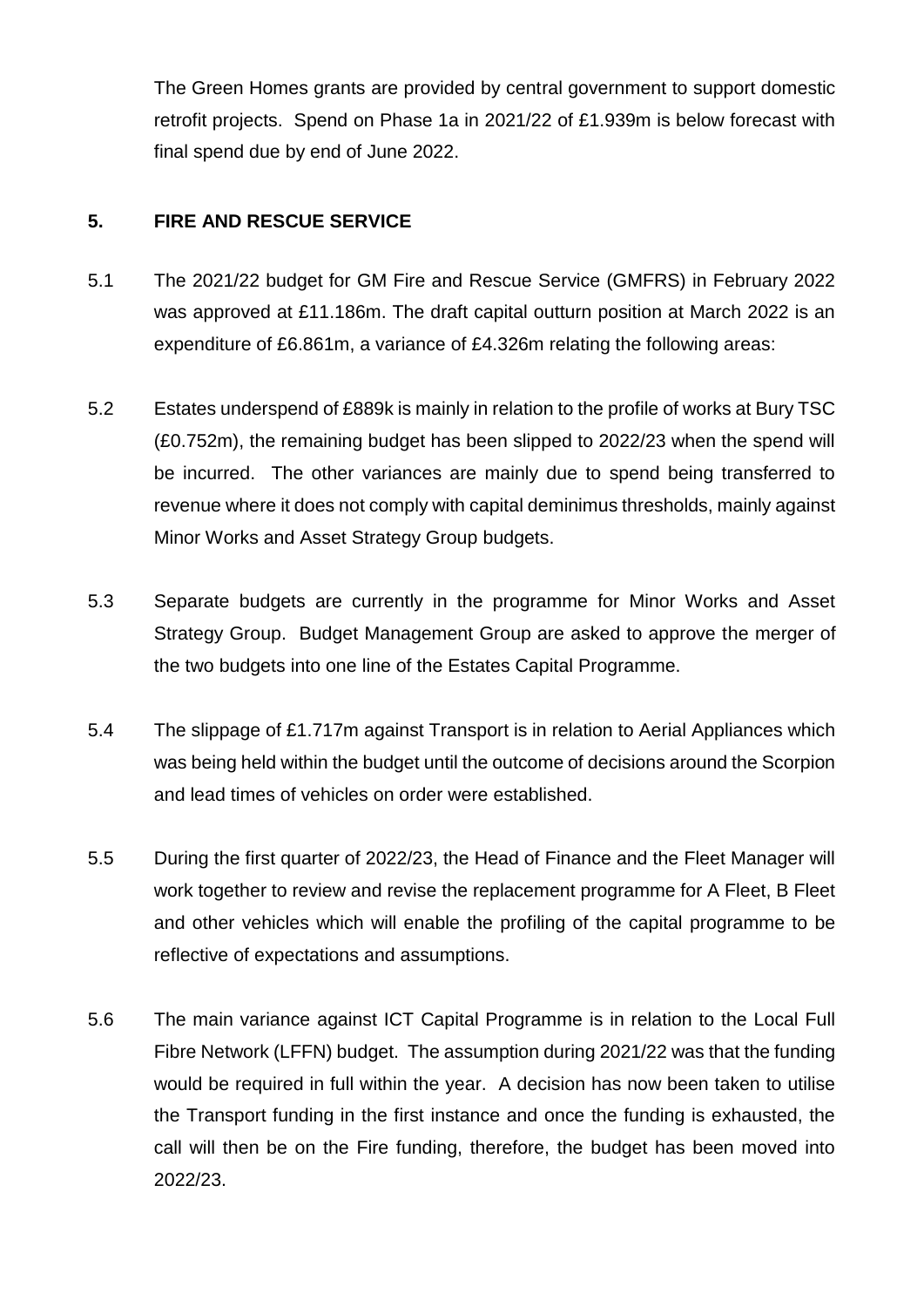- 5.7 The variance on equipment is mainly due to spend not meeting the criteria of capital, mainly due to the capital de minimis of £20k, therefore, spend has been transferred to the revenue budget.
- 5.8 Work has been undertaken during 2021/22 to identify the equipment replacement programme for future years, this is due to be finalised in the first quarter of 2022/23.
- 5.9 Budget has been added to the Sustainability programme in respect of Low Carbon Skills Fund to cover the costs of works around LED lighting. It is anticipated that this will be fully funded through available grant via the CA.
- 5.10 The Ashton Fire Station and Bury Fire Station PV and Battery schemes are to be funded from the Public Sector Decarbonisation Scheme. The works in respect of these schemes have not yet completed, however, an extension to the end of June has been requested and granted. The variance has been slipped to 2022/23.

#### Waking Watch Relief Fund (WWRF)

- 5.11 A Memorandum of Understanding (MOU) is in place between Department for Levelling Up, Housing and Communities (DLUHC) and GMFRS to assess bids and distribution of funding made available for the replacement of waking watch through the installation of alarm systems. The original MOU stated that Greater Manchester could claim up to £2.050m, however, further funding was made available.
- 5.12 This has been a successful scheme with all of the initial funds plus the additional being committed. DLUHC have requested that GMCA/GMFRS agree a further MOU for the Waking Watch Replacement Fund.
- 5.13 The remaining budget from 2021/22 will roll forward to 2022/23 fully funded by Government and an addition to the budget will be implemented for Q1 for the final figure of the Relief Fund plus the additional budget for the Replacement Fund.

#### **6. WASTE AND RESOURCES SERVICE**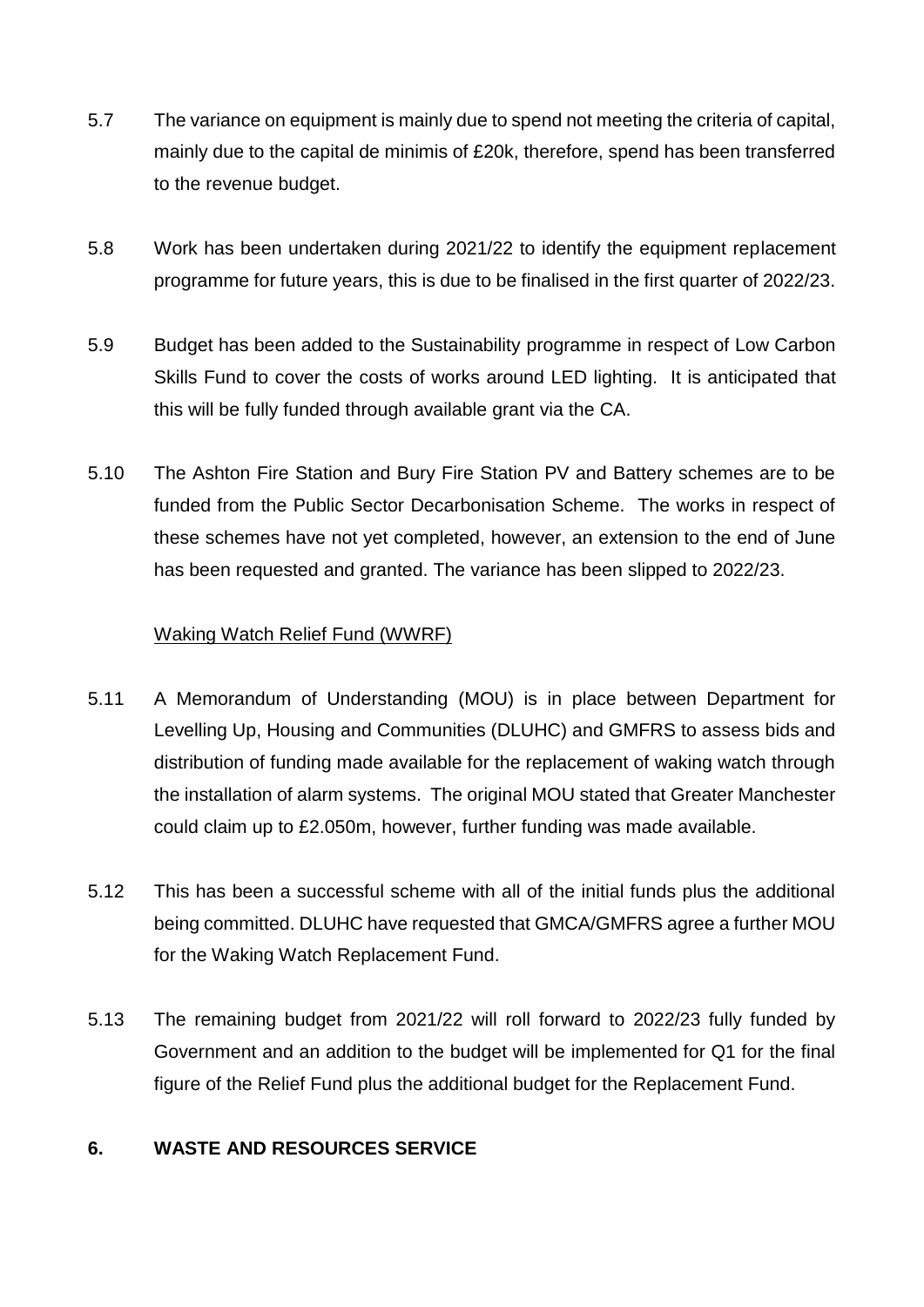- 6.1 The slippage on the operational assets of £8.634m is attributable to reprofiling of spend in relation to works at Raikes Lane, Bolton TRF, Longley Lane, Sharston MRF and mobile plant and equipment. These three schemes will roll forward into 2022/23.
- 6.2 The slippage on non-operational assets of £151k is attributable to delay in expenditure on site fencing at Waithlands former landfill site. This scheme will roll forward into 2022/23.

## **7. FUNDING REQUIREMENTS**

7.1 Below are the funding arrangements for 2021/22.

| <b>Financed by:</b>                           | £000    |
|-----------------------------------------------|---------|
| <b>GMCA Resources</b>                         |         |
| <b>Borrowing</b>                              | 43,346  |
| <b>Capital Grants</b>                         | 116,519 |
| <b>Revenue Contribution to Capital Outlay</b> | 31,847  |
| <b>External Contributions</b>                 | 2,230   |
| <b>External Contributions TfGM</b>            | 13,361  |
| <b>Total Transport</b>                        | 207,302 |
| <b>Borrowing</b>                              | 0       |
| <b>Capital Grants</b>                         | 112,205 |
| <b>Revenue Contribution to Capital Outlay</b> | 0       |
| <b>Useable Capital Receipts</b>               | 157,353 |
| <b>Total Economic Development and</b>         |         |
| <b>Regeneration</b>                           | 269,558 |
| <b>Borrowing</b>                              | 1,779   |
| <b>Capital Grants</b>                         | 1,751   |
| <b>Revenue Contribution to Capital Outlay</b> | 3,330   |
| <b>Capital Receipts</b>                       | 0       |
| <b>Total Fire and Rescue Service</b>          | 6,861   |
| <b>Borrowing</b>                              | 14,295  |
| <b>Useable Capital Receipts</b>               | 318     |
| <b>Revenue Contribution to Capital Outlay</b> | 941     |
| <b>Total Waste</b>                            | 15,554  |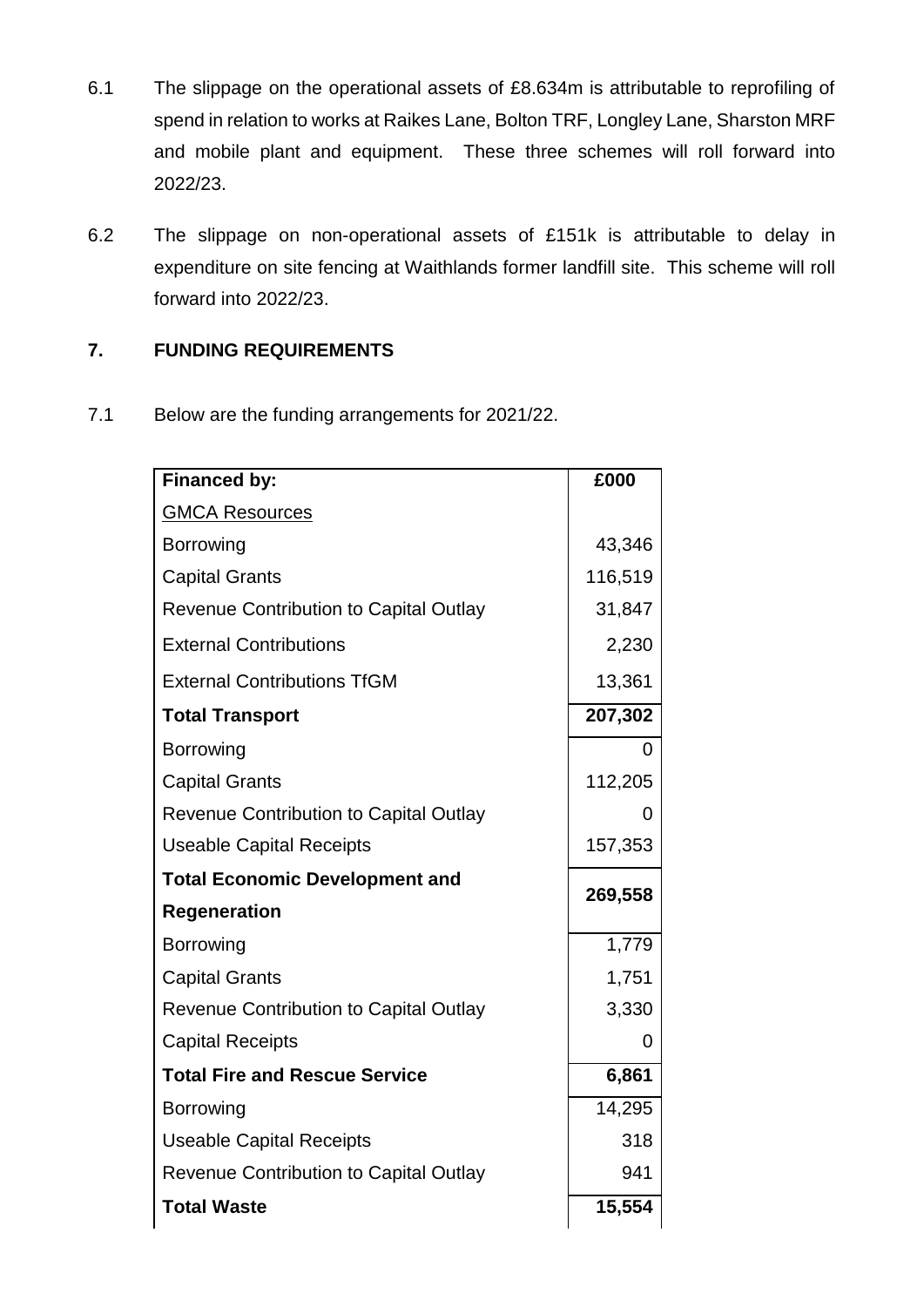| <b>Total Funding</b> | 499,275 |
|----------------------|---------|

| <b>Financed by:</b>                    | £000    |
|----------------------------------------|---------|
| <b>Borrowing</b>                       | 59,420  |
| <b>Capital Grants</b>                  | 230,475 |
| Revenue Contribution to Capital Outlay | 36,118  |
| <b>Capital Receipts</b>                | 157,671 |
| <b>External Contributions</b>          | 2,230   |
| <b>External Contributions TfGM</b>     | 13,361  |
| <b>Total Funding</b>                   | 499,275 |

## **8. RECOMMENDATIONS**

8.1 The recommendations appear at the front of this report.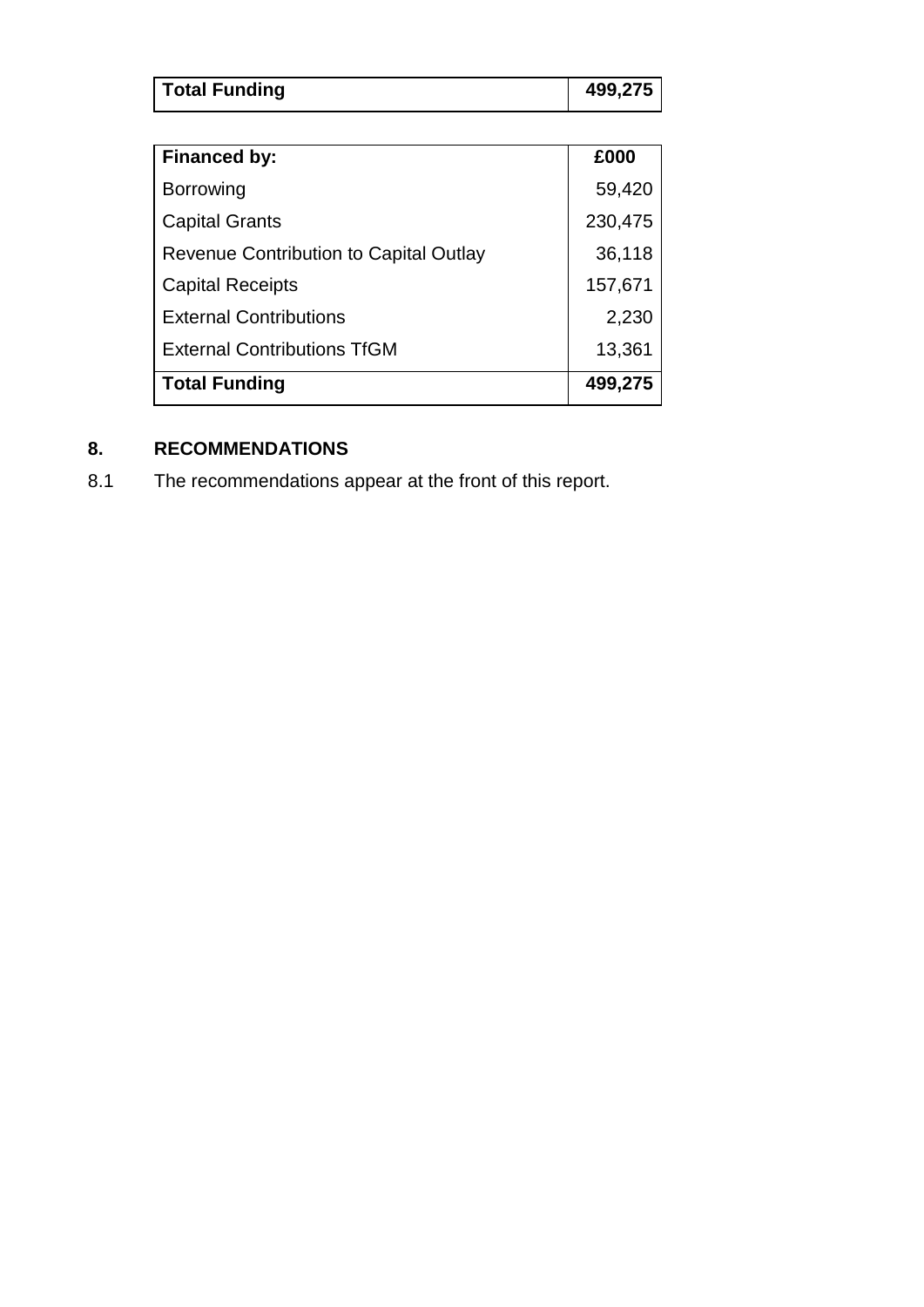|                                                     | <b>Budget</b><br>2021/22<br>£000 | <b>Previous</b><br>2021/22<br><b>Forecast</b><br>£000 | <b>Outturn</b><br>2021/22<br>£000 | <b>Variance</b><br>£000 |
|-----------------------------------------------------|----------------------------------|-------------------------------------------------------|-----------------------------------|-------------------------|
|                                                     |                                  |                                                       |                                   |                         |
| <b>Greater Manchester</b>                           |                                  |                                                       |                                   |                         |
| <b>Transport Fund schemes</b>                       |                                  |                                                       |                                   |                         |
| Metrolink Programme<br>Metrolink Renewals and       | 5,770                            | 7,020                                                 | 5,877                             | (1, 143)                |
| Enhancements                                        | 8,394                            | 9,257                                                 | 10,938                            | 1,681                   |
| Park and Ride                                       |                                  | 97                                                    | 21                                | (76)                    |
| <b>Bus Priority Programme</b>                       | 77                               | 198                                                   | 190                               | (8)                     |
| Interchange Programme                               | 51                               | 62                                                    | (136)                             | (198)                   |
| <b>Greater Manchester</b>                           |                                  |                                                       |                                   |                         |
| <b>Transport Fund</b>                               | 14,292                           | 16,634                                                | 16,890                            | 256                     |
|                                                     |                                  |                                                       |                                   |                         |
| <b>Road Schemes (Stockport)</b><br>A6 MARR / SEMMMS | 5,552                            | 3,732                                                 |                                   | (1, 232)                |
| <b>Stockport Council Schemes</b>                    |                                  |                                                       | 2,500                             |                         |
| total                                               | 5,552                            | 3,732                                                 | 2,500                             | (1, 232)                |
|                                                     |                                  |                                                       |                                   |                         |
| <b>Other Metrolink Schemes</b>                      |                                  |                                                       |                                   |                         |
| <b>Trafford Extension</b>                           | 196                              | 710                                                   | 988                               | 278                     |
| <b>Other Metrolink Schemes</b>                      |                                  |                                                       |                                   |                         |
| total                                               | 196                              | 710                                                   | 988                               | 278                     |
| <b>Clean Air Programme</b>                          |                                  |                                                       |                                   |                         |
| <b>OZEV-EV Taxi</b>                                 | 1,986                            | 2,530                                                 | 2,109                             | (421)                   |
| <b>Financial Support Scheme</b>                     |                                  |                                                       |                                   |                         |
| (FSS)                                               |                                  | 3,294                                                 | 3,344                             | 50                      |
| Clean Air Zone (CAZ)                                |                                  | 18,137                                                | 12,127                            | (6,010)                 |
| Clean Bus Technology Fund                           | 1,733                            | 2,071                                                 | 1,646                             | (425)                   |
| <b>Clean Bus Fund</b>                               | 11,571                           | 6,582                                                 | 5,836                             | (746)                   |
| <b>Early Measures Investment</b><br>Fund            | 342                              | 320                                                   | 332                               | 12                      |
| <b>Clean Air Programme total</b>                    | 15,632                           | 32,934                                                | 25,394                            | (7, 540)                |
|                                                     |                                  |                                                       |                                   |                         |
| <b>Other Capital Schemes</b>                        |                                  |                                                       |                                   |                         |
| CCAG <sub>2</sub>                                   | 2,179                            | 1,732                                                 | 1,625                             | (107)                   |
| <b>TCF - Mayors Challenge Fund</b>                  | 54,290                           | 40,574                                                | 40,602                            | 28                      |
| <b>TCF - Metrolink Capacity</b>                     |                                  |                                                       |                                   |                         |
| <b>Improvement Programme</b>                        | 18,132                           | 16,856                                                | 13,088                            | (3,768)                 |
| <b>Active Travel Fund</b>                           | 6,697                            | 2,461                                                 | 1,842                             | (619)                   |
| <b>Access For All</b>                               | 1,788                            | 624                                                   | 463                               | (161)                   |
| <b>Other Capital Schemes total</b>                  | 83,086                           | 62,247                                                | 57,620                            | (4,627)                 |
| <b>Growth Deal Majors</b>                           |                                  |                                                       |                                   |                         |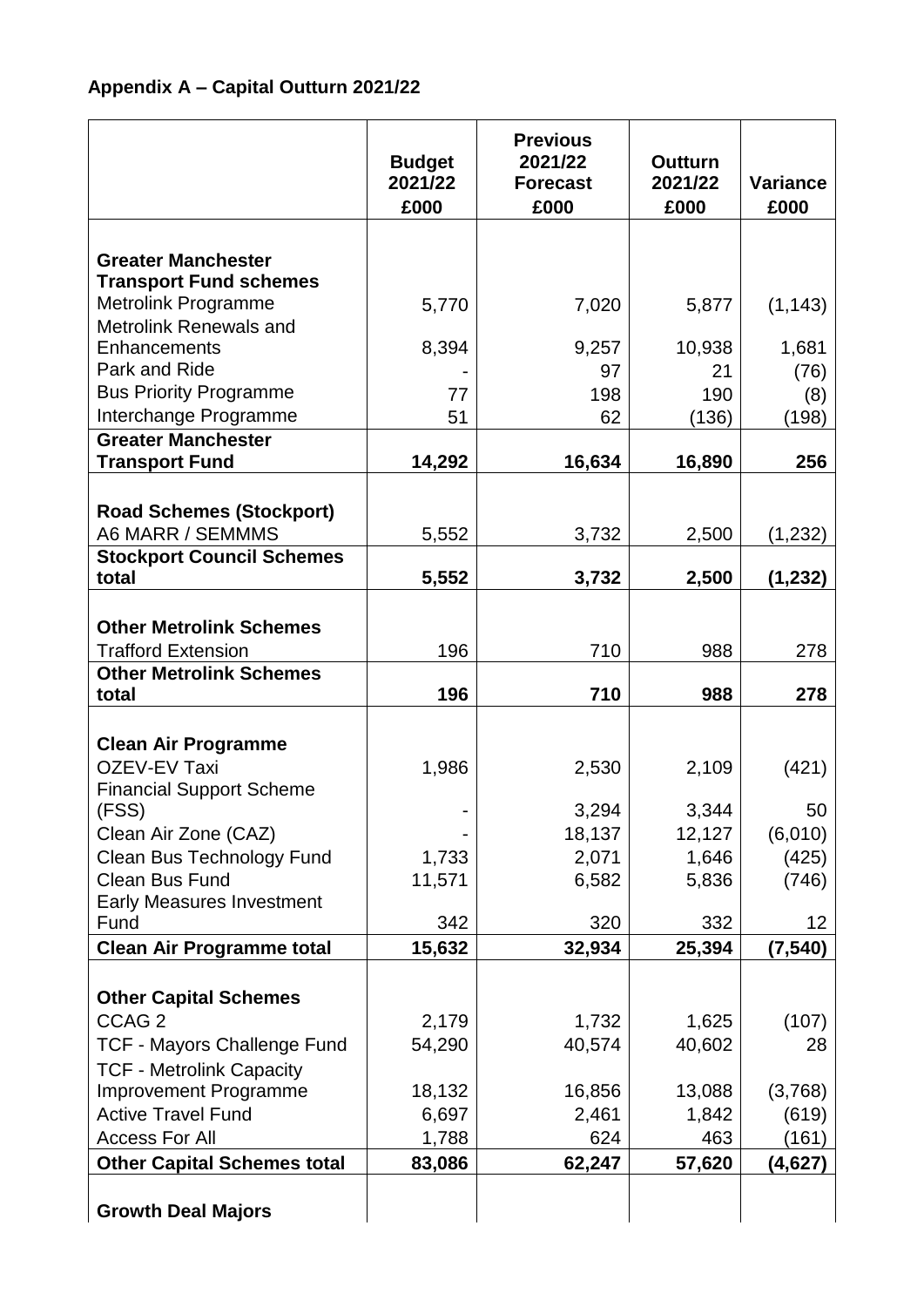|                                                                                                     | <b>Budget</b><br>2021/22<br>£000 | <b>Previous</b><br>2021/22<br><b>Forecast</b><br>£000 | <b>Outturn</b><br>2021/22<br>£000 | <b>Variance</b><br>£000 |
|-----------------------------------------------------------------------------------------------------|----------------------------------|-------------------------------------------------------|-----------------------------------|-------------------------|
| <b>TfGM Majors</b>                                                                                  | 22,117                           | 16,765                                                | 18,375                            | 1,610                   |
| <b>Local Authorities Majors</b>                                                                     | 12,418                           | 9,675                                                 | 9,669                             | (6)                     |
| <b>Growth Deal total</b>                                                                            | 34,535                           | 26,440                                                | 28,044                            | 1,604                   |
|                                                                                                     |                                  |                                                       |                                   |                         |
| <b>Minor Works</b>                                                                                  |                                  |                                                       |                                   |                         |
| <b>ITB Local Authorities</b>                                                                        | 849                              | 1,011                                                 | 332                               | (679)                   |
| Growth Deal 1 & 2 Local                                                                             |                                  |                                                       |                                   |                         |
| <b>Authorities</b>                                                                                  | 6,932                            | 4,993                                                 | 4,239                             | (754)                   |
| <b>Growth Deal 2 TfGM Schemes</b>                                                                   | 910                              | 638                                                   | 563                               | (75)                    |
| Growth Deal 3 TfGM schemes                                                                          | 1,347                            | 2,343                                                 | 2,256                             | (87)                    |
| <b>Growth Deal 3 Local Authorities</b>                                                              | 1,040                            | 43                                                    | 31                                | (12)                    |
| <b>Minor Works total</b>                                                                            | 11,078                           | 9,028                                                 | 7,421                             | (1,607)                 |
| <b>Transforming Cities 2</b><br>TCF <sub>2</sub>                                                    |                                  |                                                       |                                   |                         |
|                                                                                                     | 2,625                            | 1,029                                                 | 1,017                             | (12)                    |
| <b>Transforming Cities 2 total</b>                                                                  | 2,625                            | 1,029                                                 | 1,017                             | (12)                    |
| <b>Bus Franchising</b><br><b>Bus Franchising</b>                                                    |                                  | 6,423                                                 | 5,223                             | (1,200)                 |
|                                                                                                     |                                  |                                                       |                                   |                         |
| <b>Bus Franchising total</b>                                                                        |                                  | 6,423                                                 | 5,223                             | (1, 200)                |
| <b>Traffic Signals (Externally</b><br>Funded)<br><b>Full Fibre Network</b><br><b>GM One Network</b> | 2,500<br>17,252                  | 2,500<br>11,200                                       | 2,230<br>12,313<br>499            | (270)<br>1,113<br>499   |
| <b>Highways Capital Maintenance</b>                                                                 | 27,202                           | 34,940                                                | 47,164                            | 12,224                  |
| <b>Total Capital - Transport</b>                                                                    | 213,950                          | 207,817                                               | 207,303                           | (514)                   |
| Recycled GF / RGF Capital                                                                           |                                  |                                                       |                                   |                         |
| Receipts                                                                                            | 5,000                            | 8,295                                                 | 8,147                             | (148)                   |
| <b>Growing Places</b>                                                                               | 20,000                           | 10,250                                                | 4,795                             | (5, 455)                |
| <b>Housing Investment Fund</b><br><b>Growth Deal - Skills Capital</b>                               | 90,142                           | 77,434                                                | 139,412                           | 61,978                  |
| <b>Round 2 &amp; 3</b><br><b>Growth Deal - Life Sciences</b>                                        | 9,673                            | 4,596                                                 | 3,445                             | (1, 151)                |
| Fund<br><b>Growth Deal - Pankhurst</b>                                                              | 1,749                            | 999                                                   | 749                               | (250)                   |
| Institute                                                                                           | 793                              |                                                       |                                   |                         |
| <b>Getting Building Fund</b>                                                                        | 31,316                           | 34,612                                                | 34,611                            | (1)                     |
| <b>Brownfield Land Fund</b><br><b>Affordable Homes</b><br><b>Public Sector Decarbonisation</b>      | 30,000                           | 37,907<br>200                                         | 39,780<br>88                      | 1,873<br>(112)          |
| Scheme                                                                                              |                                  | 57,648                                                | 35,257                            | (22, 391)               |